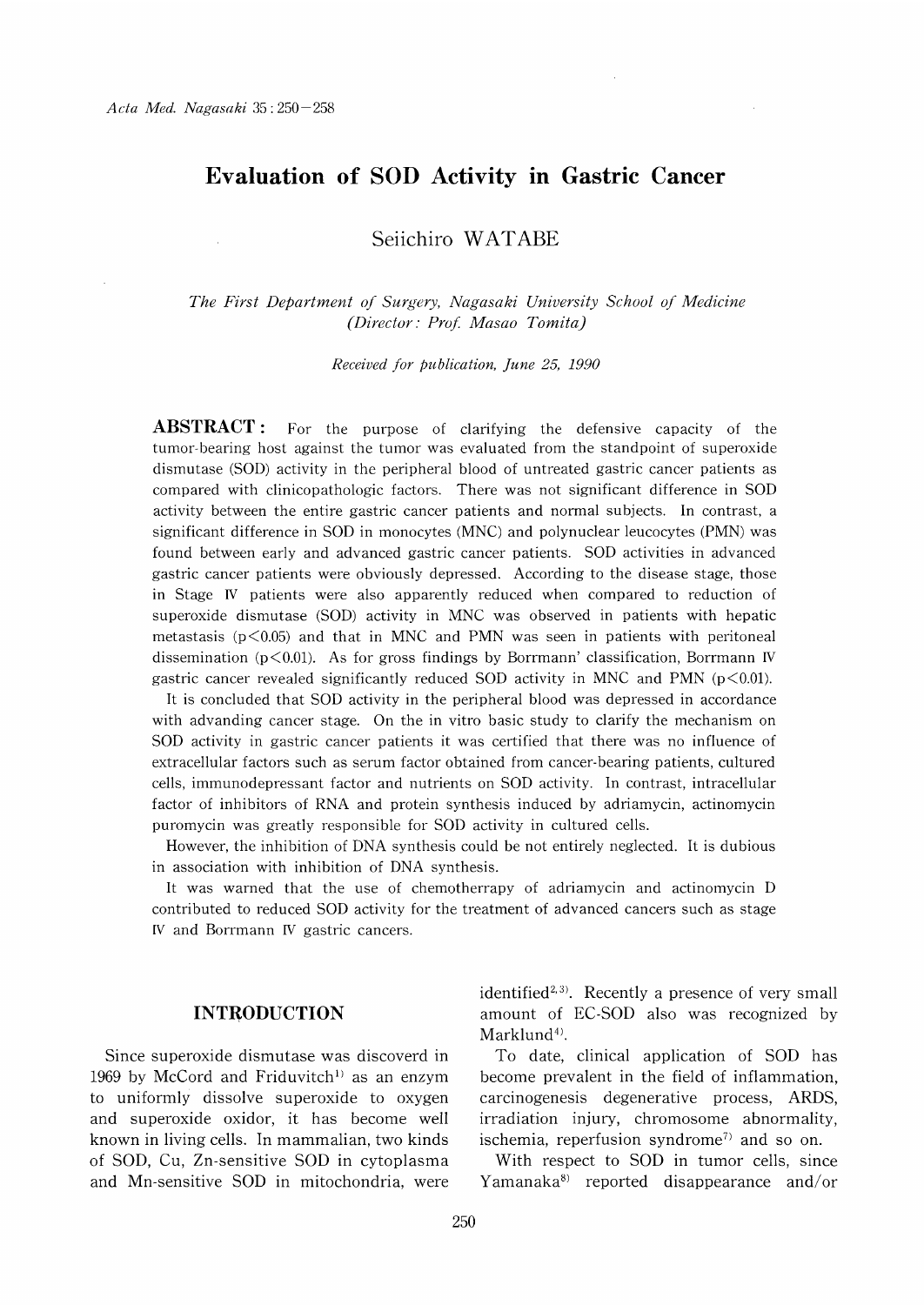absence of Mn-SOD in carcinogenetic process in VI-38 cells by SV40, the study on SOD has been performed in cultured cells and experimentally implanted cells.

It is clarified that the majority of cancer cells in Morris hepatoma 39244 (Dionisi9), Ehrlich ascitic liver cancer cells,  $H_6$  hepatoma (Oberley),  $CH<sub>3</sub>$  breast cancer cells<sup>11)</sup> represent a decrease in total SOD, marked reduction of disapperance of Mn-SOD activity. In the human, a decrease in SOD activity in non-cancer tissues was observed in cases of renal cell carcinoma by Westmann<sup>14)</sup> and lung cancer by Hartz<sup>15)</sup>. A few reports concerning sequential study on SOD activity with advancing cancer are now available. It corresponds only to an experimental study on Yoshida' sarcoma by Sakuma'), It is clarified that reduction of Cu, Zn-SOD activity is more remarkable in late stage rather than in early stage in the liver, heart, brain and lung.

On the basis of the fact<sup>17)</sup> that the levels of SOD activity in tissues proportionate to those in the blood, this study dealt with changes in total SOD and Mn-SOD activities in RBC, PMN and MNC in combination with the effect of anticancer agents on blood corpscules.

## MATERIAL AND METHOD

1. Clinical evaluation

Fourty-four preoperative gastric cancer patients were eligible for this study. Sex distribution of men to women was 29:15. The ages ranged from 38 to 79 with an average of 62.5 years old. As a control, 39 healthy subjects were selected.

SOD activities in MNC, PMN and RBC obtained from untreated patients and healthy candidates were measured and compared to the clinicopathologic factors.

2. Basic evaluation

In vivo study was made on cultured lymphocytes in 10% FBS to make clear of changes in SOD activity of tumor-bearing host.

1. Evaluation of extracellular factor

Experiment

1) mixed culture with human cultured cancer cells and lymphocytes

HeLa cells were used for the evaluation. Changes in SOD activity were observed in admixture of HeLa cell to 10 times leucocytes for 72 hours.

2) lymphocytes culture with the serum from cancer patients

SOD activity in leucocytes was compared with before and after culture with the use of the serum from colon cancer patients for 72 hours. 3) lymphocyte culture in addition to acid soluble glycoprotein (ASP)

The effects of ASP on SOD activity in cultered lymphocytes were evaluated at the concentrations of 125, 250 and 500mg/dl. ASP was supplied from Otsuka Assay Co, which was one of immunosuppressive proteins.

4) The effects of different concentrations of glucose on cultured lymphocytes.

The lymphocytes from healthy subjects humans were cultured in RPMI without glucose, and adding 100, 200, 400mg/dl glucose for 72 hours.

5) The effects of different concentrations of FBS on cultured lymphocytes

SOD activity in cultured lymphocyte was measured at 1, 5, 10% concentrations of FBS in RPMI.

2. Evaluation of intracellular factors

1) Blastogenesis of lymphocytes stimulated by PHA. SOD activity was observed at the time of lymphocyte blastogenesis stimulated by PHA-P. And also nuclear DNA and RNA contents were measured by using flow cytometry according to Darzynkiewicz and Tagawa' method.  $^{18,\,19)}$ 

2) The effect of inhibitors of protein synthesis on SOD activity

The lymphocytes were cultured with DNA synthesis inhibitors (cisplatinum  $10\mu g/ml$ ), (mitomycin C 1.0 $\mu$ g/ml), adriamycin 0.5 $\mu$ g/ml, RNA synthesis inhibitor (actinamycin D  $0.1\mu$ g/ ml), protein synthesis inhibitor (puromycin  $1.0\mu$ g/ml), which concentrations were set up at the cytostatic concentration against the tumor cells.

Method

SOD activity was measured according to the method reported by McCord and Fridovich<sup>1)</sup>. Inhibition of cytochrom deoxidized reaction were estimated by using spectrometry (Hidachi Model 557) at  $25^{\circ}$ C in reflection of changes in cytochrom reduction in accordance with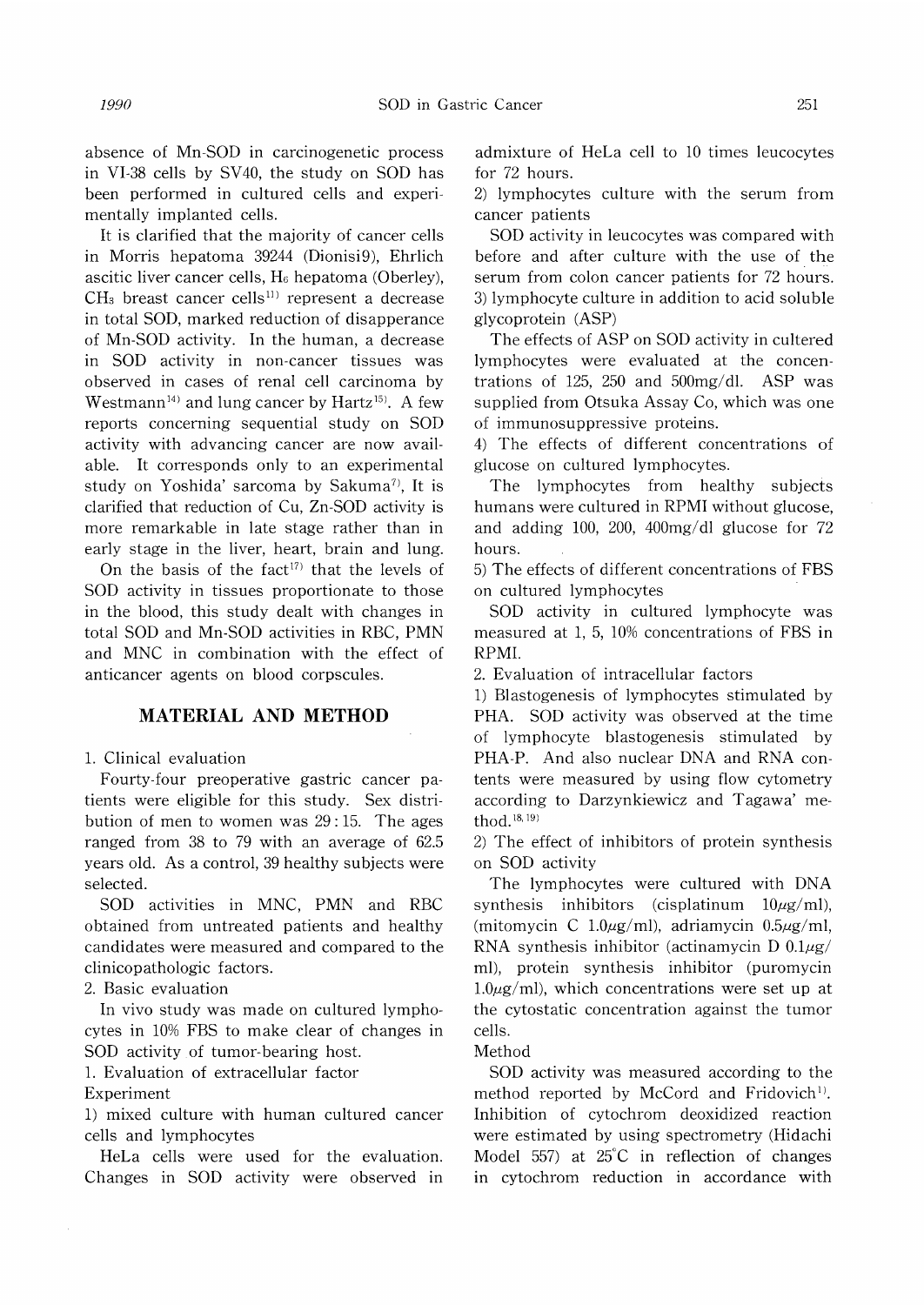superoxide production. Inhibitory rates of cytochrom reduction were calculated as reported by Kobayashi $^{22}$  as one unit of 50% SOD inhibition. SOD activity in PMN, MNC and RBC were expressed as per blood corpuscles.

SOD activity in mitochondria also was measured by the addition of 1mM KCN. The values averaged and t-test was used for estimation of statistic difference of the average values.

#### RESULTS

Clinical evaluation

SOD activity in gastric cancer patients averaged  $48.0 \pm 10.1 \mu / 10^8$  in RBC,  $8.8 \pm 2.4 \mu / 10^7$  in PMN and MnSOD activities were  $1.4 \pm 0.6 \mu/10^7$  as a whole,  $25.6 \pm 9.9\mu$  in MNC  $2.8 \pm 1.4\mu/10^7$  in MnSOD. There was not significant difference between healthy and gastric cancer patients (Table 1) and between both sexes.

2. SOD activity in blood corpuscles between early and advanced gastric cancer patients.

Although there was not significantly different in RBC, significant difference was seen in PMN. In advanced cases, it was depressed  $(p<0.01)$ SOD activity in MNC in advanced patients was  $23.1 \pm 6.7$  on the average in contrast with  $28.5 \pm$  $9.4\mu/10^7$  which was significantly depressed as compared to  $28.3 \pm 11.5 \mu/10^7$  early gastric cancer (Fig. 1).

3. SOD activity and gross finding of gastric cancer.

Total SOD activities in PMN, MNC, and whole blood were significantly suppressed in Borrmann IV gastric cancer patients  $(p<0.01)$  (Fig. 2). Only SOD in MNC in Borrmann II and III gastric cancer was reduced.

4. Disease stage of gastric cancer

SOD activity in whole blood corpuscles was depressed with advances in the disease stage although that in Stage II somewhat increased. In  $ly$   $(+)$  gastric cancer, SOD activities in PMN were appearently reduced as compared to those in ly  $(-)$ . This tendency in v  $(+)$  gastric cancer was similar to ly  $(+)$ .

Basic evaluation

(1) Mixed culture with human tumor cells and lymphocytes

In mixed culture with HeLa cells and 10 human lymphocytes, proliferation of HeLa cells was not inhibited and no alternation of lymphocytes in MLTR noted (Fig. 4). There was not remarkable changes in SOD in lymphocytes

|                                 | RBC <sup>1</sup> |                     | PMN <sup>2)</sup> $\mu/1 \times 10^7$ |               | MNC <sup>3)</sup> $\mu$ /1×10 <sup>7</sup> |               |
|---------------------------------|------------------|---------------------|---------------------------------------|---------------|--------------------------------------------|---------------|
|                                 | $\mu$ /mgHg      | $\mu/1 \times 10^8$ | Total-                                | Manganase     | Total-                                     | Manganase     |
| Gastric Cancer<br>$(n=44)$      | $17.9 \pm 4.8$   | $48.0 \pm 10.1$     | $8.8 \pm 2.4$                         | $1.4 \pm 0.6$ | $25.6 \pm 9.9$                             | $2.8 \pm 1.4$ |
| Normal Controls<br>$(n=39)$     | $19.1 \pm 4.3$   | $49.3 \pm 11.1$     | $8.9 \pm 1.9$                         | $1.3 \pm 0.3$ | $28.1 \pm 9.5$                             | $3.1 \pm 1.0$ |
| Sex Male<br>$(n=24)$            | $18.3 \pm 4.0$   | $47.4 \pm 12.6$     | $8.2 \pm 1.6$                         | $1.2 \pm 0.3$ | $28.0 \pm 9.7$                             | $3.2 \pm 1.1$ |
| Female<br>$(n=15)$              | $19.1 \pm 6.0$   | $49.3 \pm 12.5$     | $9.6 \pm 2.3$                         | $1.4 \pm 0.3$ | $28.6 \pm 9.8$                             | $3.1 \pm 0.7$ |
| Age $20\sim$<br>$(n=5)$<br>(vr) | $23.0 \pm 4.2$   | $64.4 \pm 5.0$      | $9.1 \pm 1.3$                         | $1.2 \pm 0.2$ | $27.6 \pm 13.3$                            | $3.3 \pm 1.1$ |
| $30-$<br>$(n=17)$               | $18.7 \pm 4.2$   | $45.3 \pm 10.9$     | $8.9 \pm 2.2$                         | $1.4 \pm 0.3$ | $29.4 \pm 7.9$                             | $3.4 \pm 1.0$ |
| $50-$<br>$(n=10)$               | $18.6 \pm 4.0$   | $-50.3 \pm 11.1$    | $8.1 \pm 2.2$                         | $1.2 \pm 0.4$ | $24.9 \pm 7.8$                             | $2.6 \pm 0.9$ |
| $70-$<br>$(n = 7)$              | $18.3 \pm 4.9$   | $48.8 \pm 7.5$      | $9.1 \pm 1.7$                         | $1.1 \pm 0.2$ | $30.0 \pm 14.1$                            | $3.2 \pm 0.9$ |

Table 1. SOD activity of patients with gastric cancer and of normal controls

1) RBC : erythrocytes

2) PMN : polymorphonuclear leukocytes

3) MNC : mononuclear leukocytes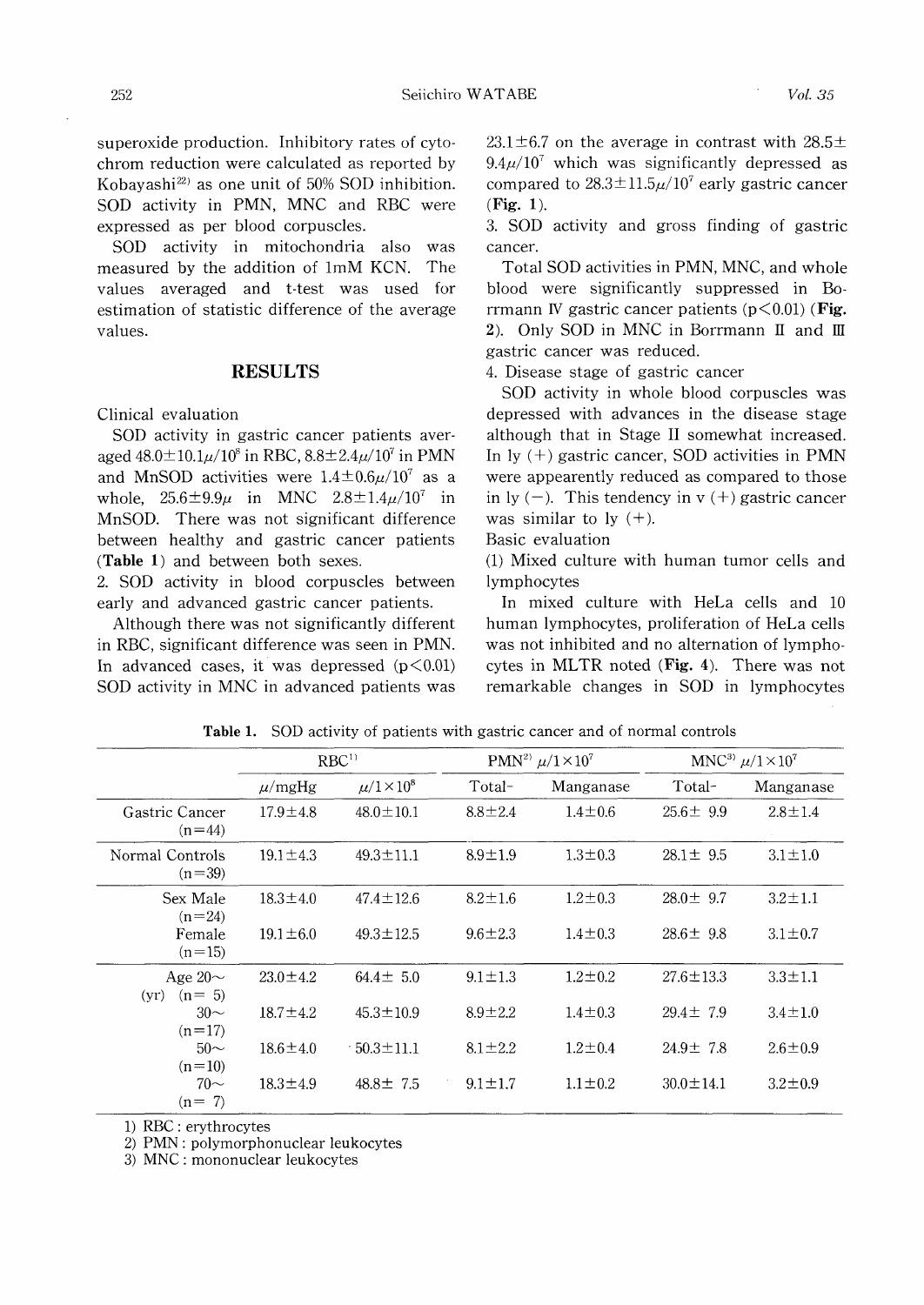|         |      | RBC<br>$(\mu/mgHb)$                     | PMN (total)<br>$\mu/10^7$ cells | MNC (total)<br>$\mu/10^7$ cells  |
|---------|------|-----------------------------------------|---------------------------------|----------------------------------|
| $P(-)$  | (34) | $^{18.7\pm 4.8}_{13.8\pm 2.0}$ ) $\ast$ | $9.2 \pm 2.3$<br>6.5±0.9        | $26.4 \pm 9.7$                   |
| $P(+)$  | (6)  |                                         | .∗                              | $18.4 \pm 6.4$                   |
| $N(-)$  | (24) | $17.2 \pm 3.6$                          | $9.3 \pm 2.6$                   | $27.1 \pm 10.5$                  |
| $N(+)$  | (19) | $18.9 \pm 6.0$                          | $8.4 \pm 2.0$                   | $23.3 \pm 8.3$                   |
| $H(-)$  | (40) | $18.0 \pm 5.0$                          | $8.9 + 2.4$                     | $26.0 \pm 9.8$<br>17.5 $\pm 2.6$ |
| $H(+)$  | (2)  | $18.0 \pm 5.2$                          | $7.6 \pm 1.0$                   | **                               |
| $PS(-)$ | (31) | $18.3 \pm 5.0$                          | $9.3 \pm 2.4$                   | $27.2 \pm 10.1$                  |
| $PS(+)$ | (12) | $17.2 \pm 4.6$                          | $7.9 \pm 2.0$                   | $20.2 \pm 6.6$                   |
|         |      |                                         |                                 | こっ / ∩ ∩1                        |

Table 2. SOD activity of peripheral blood cells in gastric cancer patients and P, N, H, PS factors

 $*p<0.01$  $* * p < 0.05$ 



Fig. 1. SOD activity of peripheral blood cells between early and advanced cases in gastric cancer patients



Fig. 2. SOD activity of peripheral blood cells classfied by Borrmann types

between MLTR and control groups. Fig. 5 showed changes in SOD activity in the serum taken from the patients with colon cancer, which contained  $714\mu$ /ml IAP. SOD activities were depressed as being  $14.3\mu/10^7$  in total-SOD and  $0.8\mu/10^7$  in Mn-SOD. However, there was not



Fig. 3. SOD activity of peripheral blood cells in each stage in gastric cancer patients



Fig. 4. Mixed Lymphocytes Tumor Reaction for 72 hours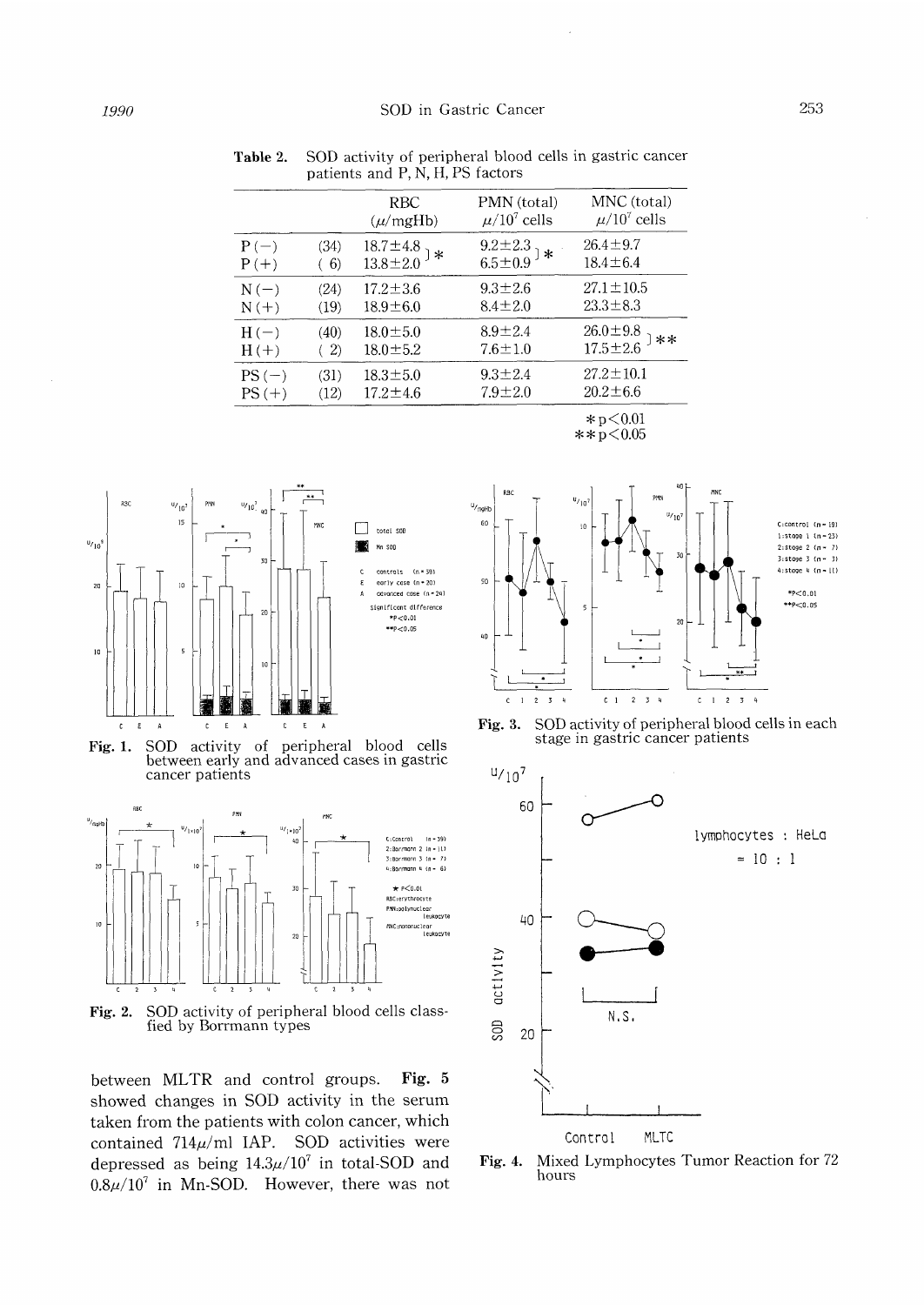



quto serum patient's serum

Fig. 5. SOD activity of healthy volunteers' lymph ctes after 72 hour incubation with serum of advanced cancer patient



Fig. 6. SOD activity of healthy volunteers' lymphoctes after 72 hour incubation with various ASP concentration

significant difference in SOD activity between healthy and patient's sera.

3. The effect of the addition of ASP on SOD

activity

There was not remarkable change in SOD activity between with and without the addition of each concentration of ASP to culture medium as shown in Fig. 6 in comparison with the control, which did not contain ASP and was regarded as being 100%.

4. The effect of different concentrations of glucose in culture medium on SOD activity.

It aimed at the effect of different blood sugar levels in patients on SOD activity. Fig. 7 showed that the higher the concentration of glucose, the greater Cu-Zn SOD activity and the lesser, Mn-SOD had become. There was not satistically significant difference in a total of SOD activity between with and without the addition of glucose.

5. The effect of lymphocyte culture at different concentrations of FBS

With advancing the disease stage, the nutritional condition of a tumor-bearing host has become aggravated. In carcinomas of the digestive tract, poorly nutrionatal condition is in proportion to progression of the tumor. The effect of poor nutrition on SOD activity was tested at different FBS concentrations. There was not statistically significant difference in total and Cu Au SOD activities between different concentration of 5% and 1% as compared with the control of a value of SOD activity in 10% FBS, which was regarded as 100% (Fig. 8).



Fig. 7. SOD activity of healthy volunteers' lymph ctes after 72 hour incubation with variou glucose concentration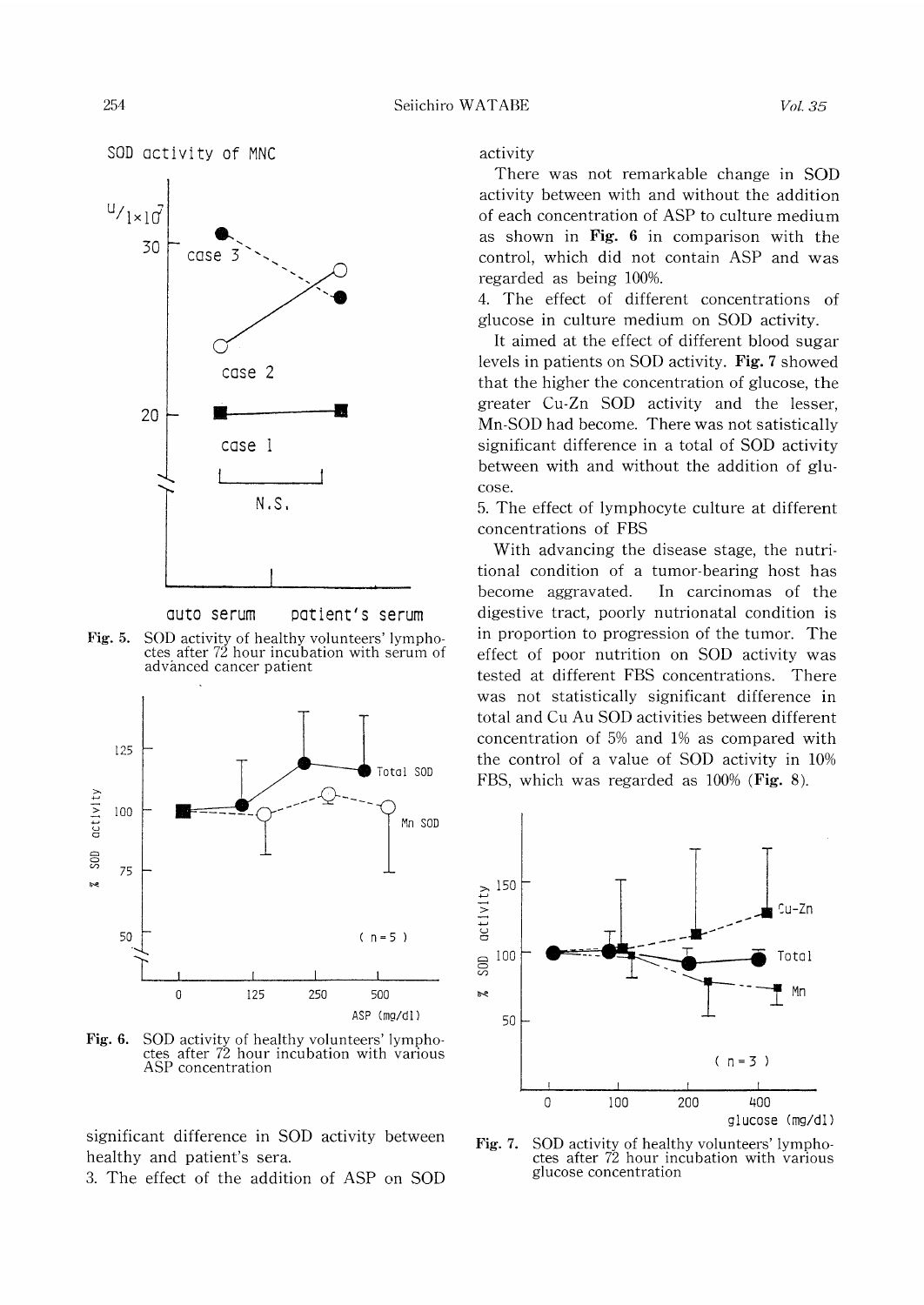255



Fig. 8. SOD activity of healthy volunteers' lymphocytes after 72 hour incubation with various FBS concentration



Fig. 9. Relationship between SOD activity and RNA peak channel (RNA contents) in PHA-P stimulated lymphocytes  $(n=3)$ 



Fig. 10. SOD activity of lymphoctes for 2 hour exposure to agents following 72 hour exposure to agents following 72 hour incubation

2. Intracellular factor

1) lymphoblastogenesis by stimulation with PHA-P

SOD activity stimulated by PHA-A in lymphocytes increased with elapse of time and it reached to 3.7 times as high as prior values after 72 hours (Fig. 9). RNA contents also rose 1.4 times after 48 hours and 1.97 times after 72 hours.

2) The effect of anticancer agents and protein synthesis inhibitor on lymphocyte culture.

SOD activity in lymphocytes in contact with CDDP and MMC of protein synthesis inhibitor increased 1.43 and 1.25 times as compared with the control. On the other hand, in case of ADM it dereased 1.92 times. in contact with actinomycin-D, it reduced to 62%, Meanwhile, in case of puromycin, inhibitor of portein synthesis, it was decreased to 60%.

### DISCUSSION

It is assumed that SOD activity is indispensable for action as scavenger of free radical produced in body as already reported in gastric cancer by Nakagoe<sup>23)</sup>. In this series, SOD activity in RBC, MN and MNC had become reduced with advances in disease stage. Furthermore, in advanced cancer patients with peritoneal dissemination, hepatic metastasis as well as  $\ln(y + y + t)$ , it was apparently inhibited.

In malignant diseases, many researchers reported reduced SOD activities, for example, SOD in MN in malignant lymphoma, Mn-SOD in lymphocytes in breast cancer as reported by Michelson<sup>24)</sup>. SOD in RBC in 11 malignant lymphomas in spite of no change in SOD of RBC of lung cancers by Saito<sup>25</sup>. Sato<sup>26</sup> also investigated Cu-Zn SOD and Mn-SOD activities in sera and lymphocytes obtained from patients with malignant diseases by using polyclonal antibodies. Consequently he reported high Cu-Zn SOD and Mn SOD activities in sera and lymphocytes irrespective of the kinds of malignant diseases. It seemed that this discrepancy would be based on the differences in measurement method which might be associated with the differences between enzym-action and antigen-presenting sites.

From above results, it is suggestive that SOD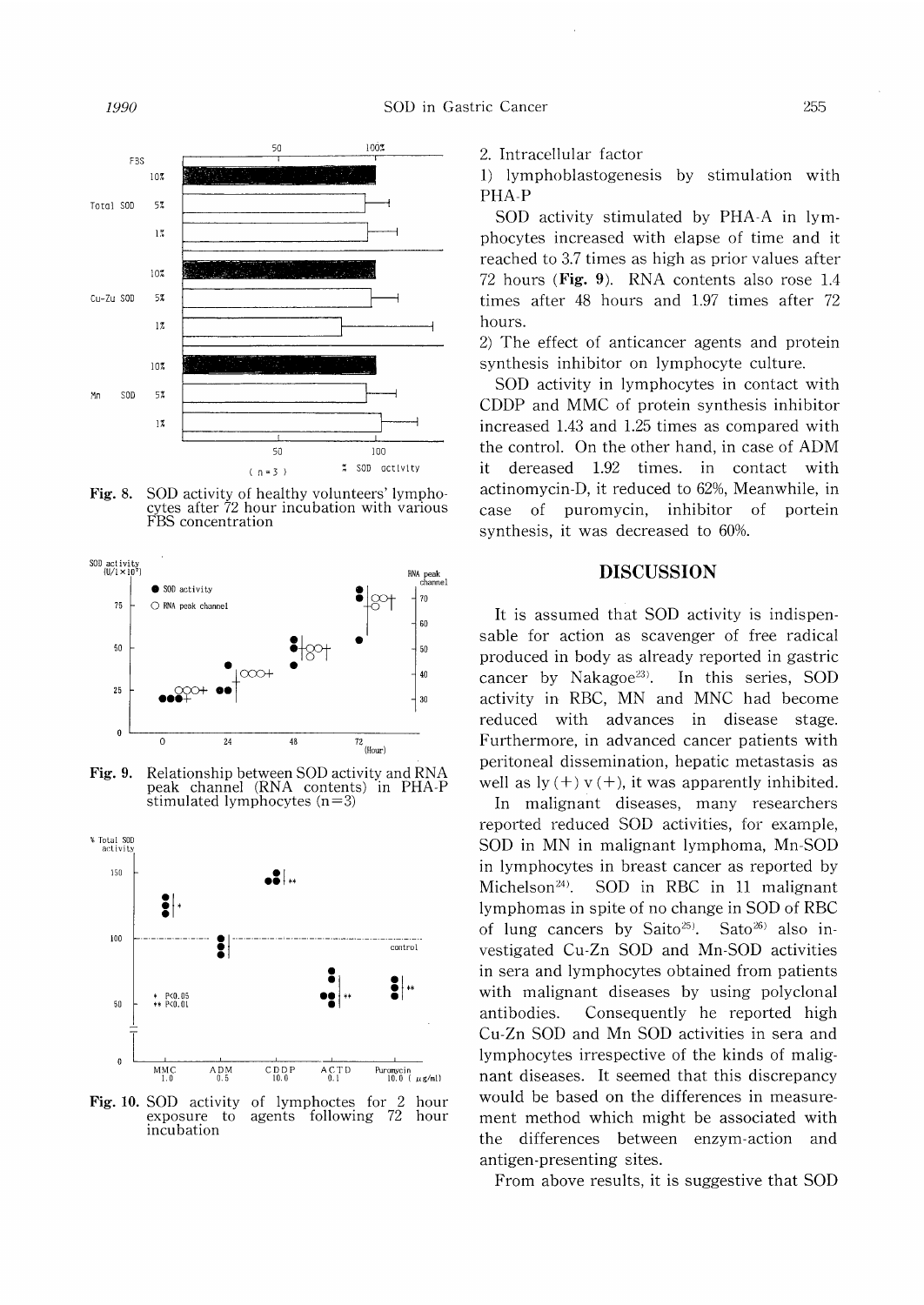molecules be not reduced in accordance with progression of the tumors but the molecules have become inactive because of most of inactive molecules and/or because of the surrounding circumstances to make them inactivated.

It is well known that diethyl dithiocarbamate  $(DDC)^{27}$  inhibits SOD activity and also thiocurbanyl acid makes Cu-Zn-SOD activities inactive in spite of no evidence of their presence in humans. It is also accepted that SOD activity in RBC is inhibited in cupper dificiency. $28$ ) However, recovery to 60% Cu level in RBC made it possible to revert to the normal SOD activity.

In this series, it was certified that reduced SOD activity in advanced cancer patients was not in association with Cu deficiency because of normal levels of Cu in sera.

Okahatake<sup>29</sup> reported that T lymphocytes had higher SOD activity rather than B lymphocytes. In this series, lymphocyte fractions did not show remarkable variations between early and advanced cancer patients. In this study, there was not significant difference in leucocyte fraction except that OKIal fraction somewhat increased in advanced cancer patients. In this series, SOD activity in lymphocytes was not altered in culture medium which added sera from healthy human and cancer patient's and/ of the addition of ASP, immunosuppressive protein.

Kasemset and Oberly<sup>30)</sup> clarified that SOD activity in the myocardium was reduced by adding glucose into the peritoneal cavity in mice, in particular Mn-SOD activity was much more inhibited in reflection of inhibition of superoxide production, followed by inhibited Mn-SOD activity. There was not influenced on SOD activity in lymphocytes by differenct concentrations of FBS in culture medium.

In this series, it was certified that activated SOD activity was contributary for an increase of RNA content. In contrast, DNA inhibition by MMC, ADM, CDDP led to increased SOD activity. It is accepted the reasons are that MMC causes damage to nucleoic acid by production of OH<sup>-</sup> with help of a small amount of metal. On the other hand, it converts to semiquinone type which produes  $O_2$ <sup>-</sup> by action of NADPH-P450 reductase<sup>31)</sup>. And also CDDP

contributes to production of  $O_2$ <sup>-</sup> H<sub>2</sub>O<sub>2</sub> from macrophages<sup>32)</sup>. High SOD activities imply induction of SOD by  $O^-$ . In contrast, it is different in case of ADM with which SOD is not easy to be induced<sup>33)</sup>. RNA synthesis inhibitor reduced SOD activity to 60% of the previous level. It is substantiated that SOD activity is closely associated with RNA synthesis. Niwa<sup>17)</sup> clarified that in comparative study on SOD in RBC, WBC platelets in patients with various cancers, SOD and 01 (Oi/SOD oxygen intermediate) did not remarkably vary and he contemplated that in early stage of carcinomas, excess 01 might be generated by phagocytic cells as a result of enhanced defensive ability, thereafter, with progression of the tumor, 01 production would be inhibited because of depressed viability of phagocytes. His suggestion is consistent with the result in this study. As reported by Nakagoe $^{23}$ , it is reliable to consider that depressed SOD activity is due to nothing to induce SOD or difficulty in induction of SOD. It is known that dose effects of Cu-Zn SOD exist in chromosome 21. On the other hand, Feaster<sup>34)</sup> explained that Cu-Zn SOD activity in Down' disease (21 trisomy) was 1.5 times as high as the normal in RBC, and fibroblasts in reflection of gene dose effect. Joenje<sup>35)</sup> reported that repair process from damage to chromosome was impaired by high concentration of  $O_2^$ which was caused by depressed SOD activity in patients with Fanconi anemia. On the contrary, Yoshimitsu<sup>36)</sup> insisted that abnormality of chromosome might result in depressed SOD activity.

On the basis of a result of this study on SOD activity in advanced cancer patients, it is interest to emphasize that anticancer agents produce inhibited SOD activity in addition to a low SOD activity seen in tumor-bearing hosts. Recent studies focus on the use of L-SOD which makes up for too short half-life time of SOD and makes it possible to penetrate into the inside of cells, and also to explore drugs of free radical scavenger.

In conclusion, this study on SOD activity in advanced cancer patients warned of the treatment of anticancer drugs and radiation.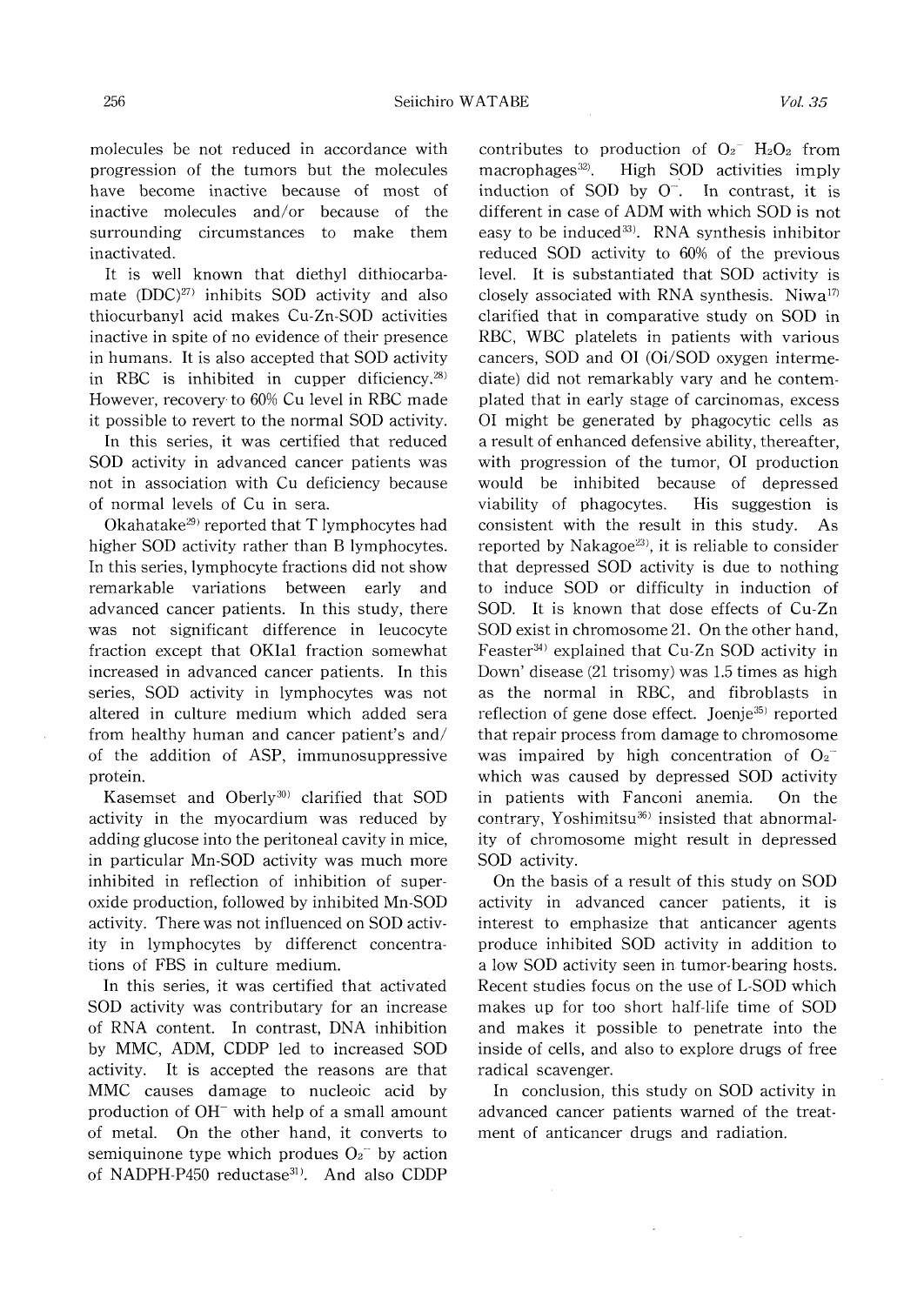### ACKNOWLEDGEMENT

The author would like to appreciate Prof. Masao Tomita, The First Department of Surgery, Nagasaki University School for valuable advice and thank the staff for co-operation for this study.

#### **REFERENCES**

- 1) McCord J. M., Fridovich I.: Superoxide dismutase. J. Bil. Chem. 244: 649-655, 1969.
- 2) Carrico R. J., Deutsch H. F. : The presence of zinc in human superoxide dismutase. J. Biol. Chem. 247:7043-7050, 1970.
- 3) Fridovich I.: Superoxide dismutase, Advances in Enzymology. 14: 35-97, 1974.
- 4) Marklund S. L., Holme E., and Hellner L.: Superoxide dismutase in extracellular fluids. Clin. Chim. Acta. 126:41-51, 1982.
- 5) Granger D. N., Rutili G., and McCord J. M.: Superoxide radicals in feline intestinal ischemia. Gastroenterology. 81 : 22-29, 1981.
- 6) Hearse D. J., Humphrey S. M., Bullock G. R.: The oxygen paradox and the calcium paradox. J. Mol. Cell. Cardiol. 10: 641-668, 1978.
- 7) Okabatake S., Yoshimitsu S., Ishibin K., Kobayashi Y., Usui T.: Clinical values of SOD and Oxygen free radical. Clin. Immunol. 14: 755- 768, 1982.
- 8) Yamanaka N., Deamer D.: superoxide dismutase activity in WI-38 cell cultures. Effects of age, trypsinization and SV-40 transformation. Chem. 6:95-106, 1974.
- 9) Dionisi 0., Galeotti T., Terranova T., and Azzi A.: Superoxide radicals and hydrogen peroxide formation in mitochondria from normal and neoplastic tissues. Biochim. Biophs. Acta. 406: 292-600, 1975.
- 10) Oberley L. W., Bize I. B., Sahu S. K., Leuthauster S. W. H. C. and Gauber H. E.: Superoxide dismutase activity of normal murine liver. regenerating liver, and  $H_6$  hepatoma. *J. Natl.* Cancer Inst. 61 : 375-379, 1978.
- 11) Oberley L. W., Beuttner G. R.: Role of superoxide dismutase in cancer. Cancer Res. 39: 1141- 1149, 1979.
- 12) Peskin A. V., Koen Y. M., and Zbarsky I. B.: Superoxide dismutase and glutathione peroxidase activities in tumors. FEBS Lett. 78:41-45, 1977.
- 13) Bozzi A., Mavelli I., Argo F. A., Strom R., Wolf

 A. M., Mondovi B., and Rotilio G.: Enzyme defence against reactive oxygen derivatives. II. Erythrocytes and tumor cells. Mol/Cell Biochem. 10:11-16, 1976.

- 14) Westman N. G., Marklundd S. L.: Coppeer-and zink-containing superoxide dismutase and manganase-containing superoxide dismutase in human tissues and human malignanat tumors. Cancer Res. 41 :2962-2966, 1981.
- 15) Hartz J. W., Funakoshi S, and Deutsch H. F.: The levels of superoxide dismutase and catalase in human tissues as determined immunochemically. Clin. Chim. Acta. 46:125-132, 1973.
- 16) Sakuma M.: Study on superoxide dismutase in various organs of Yoshida sarcoma bearing and anticancer drug- admistering mice. Anti-Mycobact. Med. J. 42-65, 1983.
- 17) Niwa, Miake S., Tsutsui I.: Tissue damage between oxygen free radical production and superoxide dismutase in various inflammatory diseases.
- 18) Darzynkiewice Z.: Acridine orange as molecular prove in studies of nuclei acids in situ. in: Flow cytometry and Sorting, John Wiley and sons. (eds). New York. 1979, pp238-316.
- 19) Tagawa Y., Ishibashi T., Fukuda Y., Makiyama T., Sato Y., Harada M, Tomita M.: Acril-orange and staining. J. Kansai Flowcytometry 2:7-12, 1985.
- 20) Tagawa Y.: Relation with  $G_2$  accumulation and RNA content in unbalanced growth in contact with anticancer drugs. J. Jpn. Soc. Cancer Thr. 22:590-602, 1987.
- 21) Ishibin K.: Studies on SOD activity in WBC and RBC superoxide dismutase. Hiroshima Med. J. 25:155-168, 1977.
- 22) Kobayashi Y., Okahata S., Tanabe K., and Usui T.: Use of logic paper in determination of superoxide dismutase activity in human blood cells. J. Immunol. 24: 75-78, 1978.
- 23) Nakagoe T.: Study on superoxide production in neutrophiles, in malignant disease of digestive tract. Jap. J. Surg. 87:375-386, 1986.
- 24) Michelson A. M.: superoxide dismutase. In : Metalloproteins (ed. by Weser, U.), George Thieme, Verlag Stuttgart. New York, 1979, pp88- 116.
- 25) Saito T, Kurasaki M. Kaji H., and Saito K.: Deficiency of erythrocyte superoxide dismutase and catalase activities in patients with malignant lymphoma and acute myeloid leukemia, Cancer Letters. 24 : 141-146, 1984.
- 26) Sato J.: Study on superoxide dismutase in malignancy. Aichi Med. J. 12:85-97, 1984.